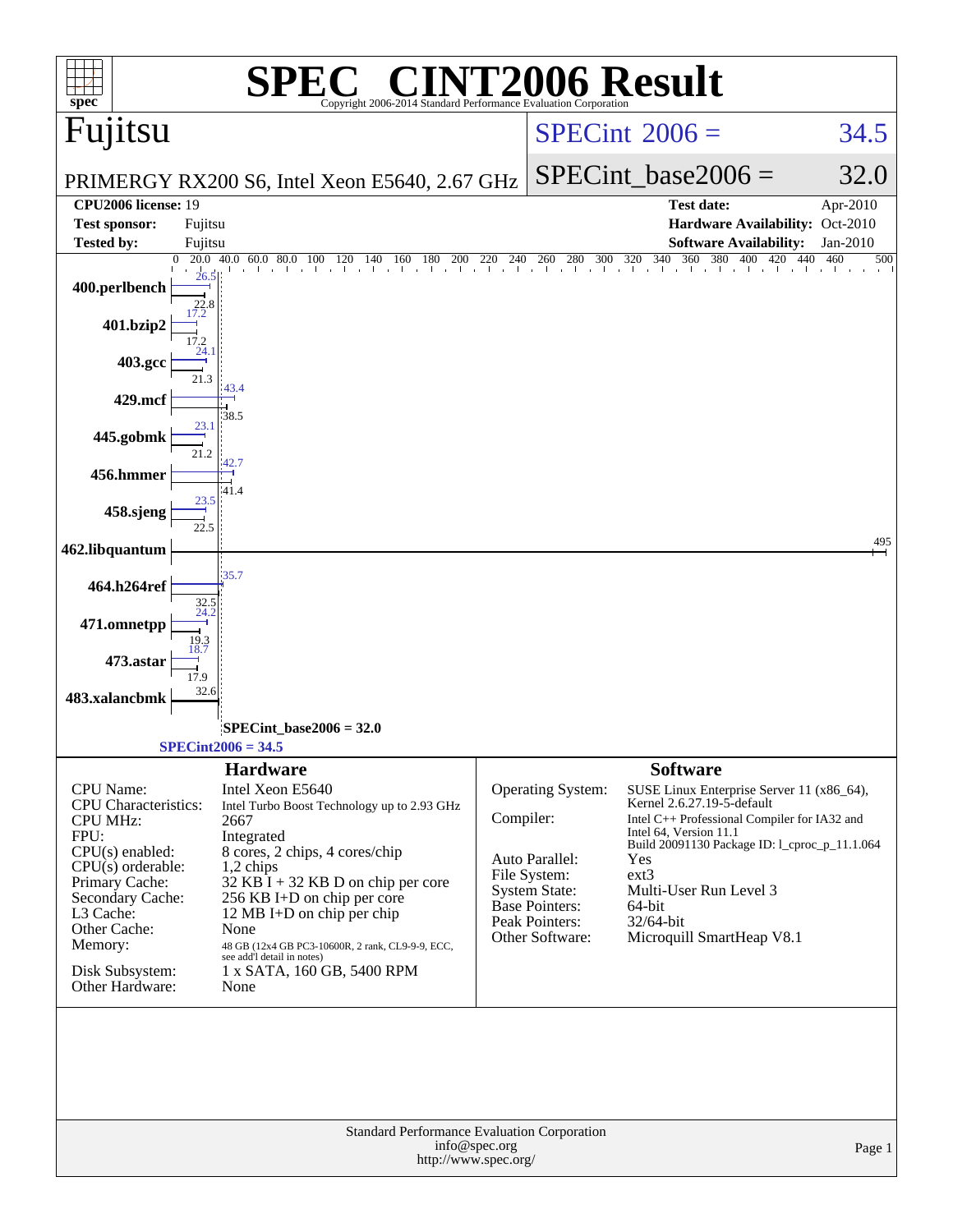

# **[SPEC CINT2006 Result](http://www.spec.org/auto/cpu2006/Docs/result-fields.html#SPECCINT2006Result)**

# Fujitsu

#### $SPECint2006 = 34.5$  $SPECint2006 = 34.5$

PRIMERGY RX200 S6, Intel Xeon E5640, 2.67 GHz

SPECint base2006 =  $32.0$ 

**[CPU2006 license:](http://www.spec.org/auto/cpu2006/Docs/result-fields.html#CPU2006license)** 19 **[Test date:](http://www.spec.org/auto/cpu2006/Docs/result-fields.html#Testdate)** Apr-2010 **[Test sponsor:](http://www.spec.org/auto/cpu2006/Docs/result-fields.html#Testsponsor)** Fujitsu **[Hardware Availability:](http://www.spec.org/auto/cpu2006/Docs/result-fields.html#HardwareAvailability)** Oct-2010 **[Tested by:](http://www.spec.org/auto/cpu2006/Docs/result-fields.html#Testedby)** Fujitsu **[Software Availability:](http://www.spec.org/auto/cpu2006/Docs/result-fields.html#SoftwareAvailability)** Jan-2010

#### **[Results Table](http://www.spec.org/auto/cpu2006/Docs/result-fields.html#ResultsTable)**

|                    | <b>Base</b>    |              |                |              |                |       | <b>Peak</b>    |              |                |              |                |              |  |
|--------------------|----------------|--------------|----------------|--------------|----------------|-------|----------------|--------------|----------------|--------------|----------------|--------------|--|
| <b>Benchmark</b>   | <b>Seconds</b> | <b>Ratio</b> | <b>Seconds</b> | <b>Ratio</b> | <b>Seconds</b> | Ratio | <b>Seconds</b> | <b>Ratio</b> | <b>Seconds</b> | <b>Ratio</b> | <b>Seconds</b> | <b>Ratio</b> |  |
| 400.perlbench      | 430            | 22.7         | 429            | 22.8         | 428            | 22.8  | <u>369</u>     | 26.5         | 369            | 26.5         | 370            | 26.4         |  |
| 401.bzip2          | 562            | 17.2         | 563            | 17.2         | 562            | 17.2  | 562            | 17.2         | 562            | 17.2         | 563            | 17.2         |  |
| $403.\mathrm{gcc}$ | 377            | 21.3         | 378            | 21.3         | 378            | 21.3  | 334            | 24.1         | <u>335</u>     | 24.1         | 340            | 23.7         |  |
| $429$ .mcf         | 237            | 38.5         | 237            | 38.6         | 241            | 37.8  | 210            | 43.4         | 211            | 43.3         | 210            | 43.4         |  |
| $445$ .gobmk       | 495            | 21.2         | 495            | 21.2         | 495            | 21.2  | 453            | 23.1         | 453            | 23.2         | 454            | 23.1         |  |
| $456.$ hmmer       | 225            | 41.5         | 225            | 41.4         | 226            | 41.2  | 219            | 42.7         | 218            | 42.7         | 219            | 42.6         |  |
| $458$ .sjeng       | 538            | 22.5         | 538            | 22.5         | 539            | 22.5  | 513            | 23.6         | 516            | 23.5         | 514            | 23.5         |  |
| 462.libquantum     | 41.8           | 495          | 41.8           | 495          | 42.6           | 486   | 41.8           | 495          | 41.8           | 495          | 42.6           | 486          |  |
| 464.h264ref        | 681            | 32.5         | 690            | 32.1         | 680            | 32.6  | 619            | 35.7         | 624            | 35.5         | 619            | 35.8         |  |
| 471.omnetpp        | 323            | 19.3         | 324            | 19.3         | 320            | 19.5  | 258            | 24.2         | 255            | 24.5         | 258            | 24.2         |  |
| $473$ . astar      | 392            | 17.9         | 404            | 17.4         | 391            | 17.9  | 376            | 18.7         | 376            | 18.7         | 375            | 18.7         |  |
| 483.xalancbmk      | 211            | 32.6         | 211            | 32.7         | 212            | 32.6  | 211            | 32.6         | 211            | 32.7         | 212            | 32.6         |  |

Results appear in the [order in which they were run.](http://www.spec.org/auto/cpu2006/Docs/result-fields.html#RunOrder) Bold underlined text [indicates a median measurement.](http://www.spec.org/auto/cpu2006/Docs/result-fields.html#Median)

#### **[Operating System Notes](http://www.spec.org/auto/cpu2006/Docs/result-fields.html#OperatingSystemNotes)**

'ulimit -s unlimited' was used to set the stacksize to unlimited prior to run

#### **[Platform Notes](http://www.spec.org/auto/cpu2006/Docs/result-fields.html#PlatformNotes)**

 The system automatically configures the memory to run at 1066 MHz. BIOS configuration: Intel HT Technology = Disable Data Reuse Optimization = Disable

#### **[General Notes](http://www.spec.org/auto/cpu2006/Docs/result-fields.html#GeneralNotes)**

 OMP\_NUM\_THREADS set to number of cores KMP\_AFFINITY set to granularity=fine,scatter Binaries were compiled on SLES 10 with Binutils 2.18.50.0.7.20080502 For information about Fujitsu please visit: <http://www.fujitsu.com>

## **[Base Compiler Invocation](http://www.spec.org/auto/cpu2006/Docs/result-fields.html#BaseCompilerInvocation)**

[C benchmarks](http://www.spec.org/auto/cpu2006/Docs/result-fields.html#Cbenchmarks): [icc -m64](http://www.spec.org/cpu2006/results/res2010q3/cpu2006-20100706-12316.flags.html#user_CCbase_intel_icc_64bit_f346026e86af2a669e726fe758c88044)

[C++ benchmarks:](http://www.spec.org/auto/cpu2006/Docs/result-fields.html#CXXbenchmarks) [icpc -m64](http://www.spec.org/cpu2006/results/res2010q3/cpu2006-20100706-12316.flags.html#user_CXXbase_intel_icpc_64bit_fc66a5337ce925472a5c54ad6a0de310)

> Standard Performance Evaluation Corporation [info@spec.org](mailto:info@spec.org) <http://www.spec.org/>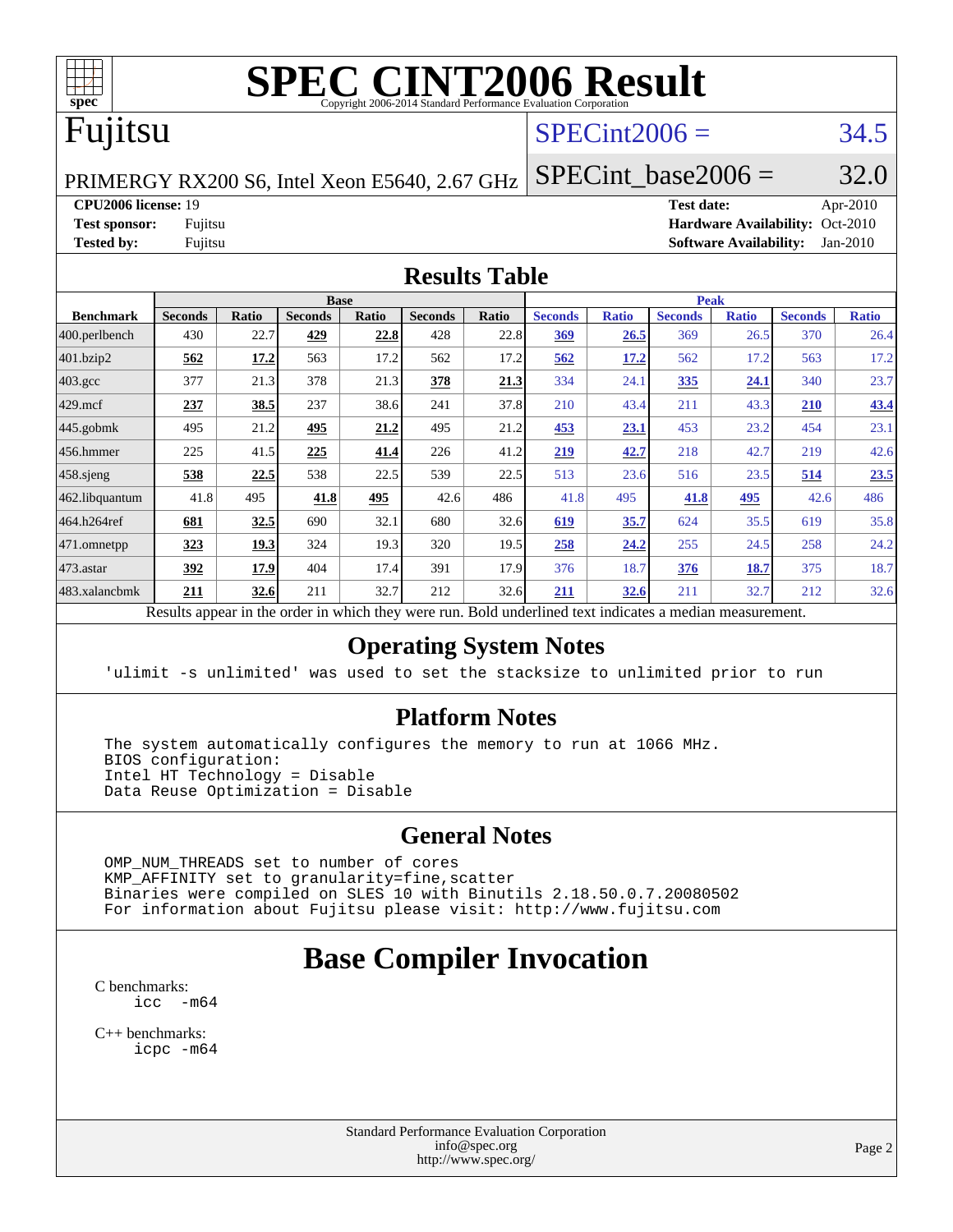

# **[SPEC CINT2006 Result](http://www.spec.org/auto/cpu2006/Docs/result-fields.html#SPECCINT2006Result)**

# Fujitsu

 $SPECint2006 = 34.5$  $SPECint2006 = 34.5$ 

PRIMERGY RX200 S6, Intel Xeon E5640, 2.67 GHz

**[CPU2006 license:](http://www.spec.org/auto/cpu2006/Docs/result-fields.html#CPU2006license)** 19 **[Test date:](http://www.spec.org/auto/cpu2006/Docs/result-fields.html#Testdate)** Apr-2010 **[Test sponsor:](http://www.spec.org/auto/cpu2006/Docs/result-fields.html#Testsponsor)** Fujitsu **[Hardware Availability:](http://www.spec.org/auto/cpu2006/Docs/result-fields.html#HardwareAvailability)** Oct-2010 **[Tested by:](http://www.spec.org/auto/cpu2006/Docs/result-fields.html#Testedby)** Fujitsu **[Software Availability:](http://www.spec.org/auto/cpu2006/Docs/result-fields.html#SoftwareAvailability)** Jan-2010

SPECint base2006 =  $32.0$ 

#### **[Base Portability Flags](http://www.spec.org/auto/cpu2006/Docs/result-fields.html#BasePortabilityFlags)**

 400.perlbench: [-DSPEC\\_CPU\\_LP64](http://www.spec.org/cpu2006/results/res2010q3/cpu2006-20100706-12316.flags.html#b400.perlbench_basePORTABILITY_DSPEC_CPU_LP64) [-DSPEC\\_CPU\\_LINUX\\_X64](http://www.spec.org/cpu2006/results/res2010q3/cpu2006-20100706-12316.flags.html#b400.perlbench_baseCPORTABILITY_DSPEC_CPU_LINUX_X64) 401.bzip2: [-DSPEC\\_CPU\\_LP64](http://www.spec.org/cpu2006/results/res2010q3/cpu2006-20100706-12316.flags.html#suite_basePORTABILITY401_bzip2_DSPEC_CPU_LP64) 403.gcc: [-DSPEC\\_CPU\\_LP64](http://www.spec.org/cpu2006/results/res2010q3/cpu2006-20100706-12316.flags.html#suite_basePORTABILITY403_gcc_DSPEC_CPU_LP64) 429.mcf: [-DSPEC\\_CPU\\_LP64](http://www.spec.org/cpu2006/results/res2010q3/cpu2006-20100706-12316.flags.html#suite_basePORTABILITY429_mcf_DSPEC_CPU_LP64) 445.gobmk: [-DSPEC\\_CPU\\_LP64](http://www.spec.org/cpu2006/results/res2010q3/cpu2006-20100706-12316.flags.html#suite_basePORTABILITY445_gobmk_DSPEC_CPU_LP64) 456.hmmer: [-DSPEC\\_CPU\\_LP64](http://www.spec.org/cpu2006/results/res2010q3/cpu2006-20100706-12316.flags.html#suite_basePORTABILITY456_hmmer_DSPEC_CPU_LP64) 458.sjeng: [-DSPEC\\_CPU\\_LP64](http://www.spec.org/cpu2006/results/res2010q3/cpu2006-20100706-12316.flags.html#suite_basePORTABILITY458_sjeng_DSPEC_CPU_LP64) 462.libquantum: [-DSPEC\\_CPU\\_LP64](http://www.spec.org/cpu2006/results/res2010q3/cpu2006-20100706-12316.flags.html#suite_basePORTABILITY462_libquantum_DSPEC_CPU_LP64) [-DSPEC\\_CPU\\_LINUX](http://www.spec.org/cpu2006/results/res2010q3/cpu2006-20100706-12316.flags.html#b462.libquantum_baseCPORTABILITY_DSPEC_CPU_LINUX) 464.h264ref: [-DSPEC\\_CPU\\_LP64](http://www.spec.org/cpu2006/results/res2010q3/cpu2006-20100706-12316.flags.html#suite_basePORTABILITY464_h264ref_DSPEC_CPU_LP64) 471.omnetpp: [-DSPEC\\_CPU\\_LP64](http://www.spec.org/cpu2006/results/res2010q3/cpu2006-20100706-12316.flags.html#suite_basePORTABILITY471_omnetpp_DSPEC_CPU_LP64) 473.astar: [-DSPEC\\_CPU\\_LP64](http://www.spec.org/cpu2006/results/res2010q3/cpu2006-20100706-12316.flags.html#suite_basePORTABILITY473_astar_DSPEC_CPU_LP64) 483.xalancbmk: [-DSPEC\\_CPU\\_LP64](http://www.spec.org/cpu2006/results/res2010q3/cpu2006-20100706-12316.flags.html#suite_basePORTABILITY483_xalancbmk_DSPEC_CPU_LP64) [-DSPEC\\_CPU\\_LINUX](http://www.spec.org/cpu2006/results/res2010q3/cpu2006-20100706-12316.flags.html#b483.xalancbmk_baseCXXPORTABILITY_DSPEC_CPU_LINUX)

#### **[Base Optimization Flags](http://www.spec.org/auto/cpu2006/Docs/result-fields.html#BaseOptimizationFlags)**

[C benchmarks](http://www.spec.org/auto/cpu2006/Docs/result-fields.html#Cbenchmarks):

[-xSSE4.2](http://www.spec.org/cpu2006/results/res2010q3/cpu2006-20100706-12316.flags.html#user_CCbase_f-xSSE42_f91528193cf0b216347adb8b939d4107) [-ipo](http://www.spec.org/cpu2006/results/res2010q3/cpu2006-20100706-12316.flags.html#user_CCbase_f-ipo) [-O3](http://www.spec.org/cpu2006/results/res2010q3/cpu2006-20100706-12316.flags.html#user_CCbase_f-O3) [-no-prec-div](http://www.spec.org/cpu2006/results/res2010q3/cpu2006-20100706-12316.flags.html#user_CCbase_f-no-prec-div) [-static](http://www.spec.org/cpu2006/results/res2010q3/cpu2006-20100706-12316.flags.html#user_CCbase_f-static) [-parallel](http://www.spec.org/cpu2006/results/res2010q3/cpu2006-20100706-12316.flags.html#user_CCbase_f-parallel) [-opt-prefetch](http://www.spec.org/cpu2006/results/res2010q3/cpu2006-20100706-12316.flags.html#user_CCbase_f-opt-prefetch)

[C++ benchmarks:](http://www.spec.org/auto/cpu2006/Docs/result-fields.html#CXXbenchmarks)

[-xSSE4.2](http://www.spec.org/cpu2006/results/res2010q3/cpu2006-20100706-12316.flags.html#user_CXXbase_f-xSSE42_f91528193cf0b216347adb8b939d4107) [-ipo](http://www.spec.org/cpu2006/results/res2010q3/cpu2006-20100706-12316.flags.html#user_CXXbase_f-ipo) [-O3](http://www.spec.org/cpu2006/results/res2010q3/cpu2006-20100706-12316.flags.html#user_CXXbase_f-O3) [-no-prec-div](http://www.spec.org/cpu2006/results/res2010q3/cpu2006-20100706-12316.flags.html#user_CXXbase_f-no-prec-div) [-opt-prefetch](http://www.spec.org/cpu2006/results/res2010q3/cpu2006-20100706-12316.flags.html#user_CXXbase_f-opt-prefetch) [-Wl,-z,muldefs](http://www.spec.org/cpu2006/results/res2010q3/cpu2006-20100706-12316.flags.html#user_CXXbase_link_force_multiple1_74079c344b956b9658436fd1b6dd3a8a) [-L/home/cmplr/usr3/alrahate/cpu2006.1.1.ic11.1/libic11.1-64bit -lsmartheap64](http://www.spec.org/cpu2006/results/res2010q3/cpu2006-20100706-12316.flags.html#user_CXXbase_SmartHeap64_e2306cda84805d1ab360117a79ff779c)

#### **[Base Other Flags](http://www.spec.org/auto/cpu2006/Docs/result-fields.html#BaseOtherFlags)**

[C benchmarks](http://www.spec.org/auto/cpu2006/Docs/result-fields.html#Cbenchmarks):

403.gcc: [-Dalloca=\\_alloca](http://www.spec.org/cpu2006/results/res2010q3/cpu2006-20100706-12316.flags.html#b403.gcc_baseEXTRA_CFLAGS_Dalloca_be3056838c12de2578596ca5467af7f3)

## **[Peak Compiler Invocation](http://www.spec.org/auto/cpu2006/Docs/result-fields.html#PeakCompilerInvocation)**

[C benchmarks \(except as noted below\)](http://www.spec.org/auto/cpu2006/Docs/result-fields.html#Cbenchmarksexceptasnotedbelow):

icc  $-m64$ 

400.perlbench: [icc -m32](http://www.spec.org/cpu2006/results/res2010q3/cpu2006-20100706-12316.flags.html#user_peakCCLD400_perlbench_intel_icc_32bit_a6a621f8d50482236b970c6ac5f55f93)

429.mcf: [icc -m32](http://www.spec.org/cpu2006/results/res2010q3/cpu2006-20100706-12316.flags.html#user_peakCCLD429_mcf_intel_icc_32bit_a6a621f8d50482236b970c6ac5f55f93)

445.gobmk: [icc -m32](http://www.spec.org/cpu2006/results/res2010q3/cpu2006-20100706-12316.flags.html#user_peakCCLD445_gobmk_intel_icc_32bit_a6a621f8d50482236b970c6ac5f55f93)

464.h264ref: [icc -m32](http://www.spec.org/cpu2006/results/res2010q3/cpu2006-20100706-12316.flags.html#user_peakCCLD464_h264ref_intel_icc_32bit_a6a621f8d50482236b970c6ac5f55f93)

[C++ benchmarks \(except as noted below\):](http://www.spec.org/auto/cpu2006/Docs/result-fields.html#CXXbenchmarksexceptasnotedbelow) [icpc -m64](http://www.spec.org/cpu2006/results/res2010q3/cpu2006-20100706-12316.flags.html#user_CXXpeak_intel_icpc_64bit_fc66a5337ce925472a5c54ad6a0de310)

Continued on next page

Standard Performance Evaluation Corporation [info@spec.org](mailto:info@spec.org) <http://www.spec.org/>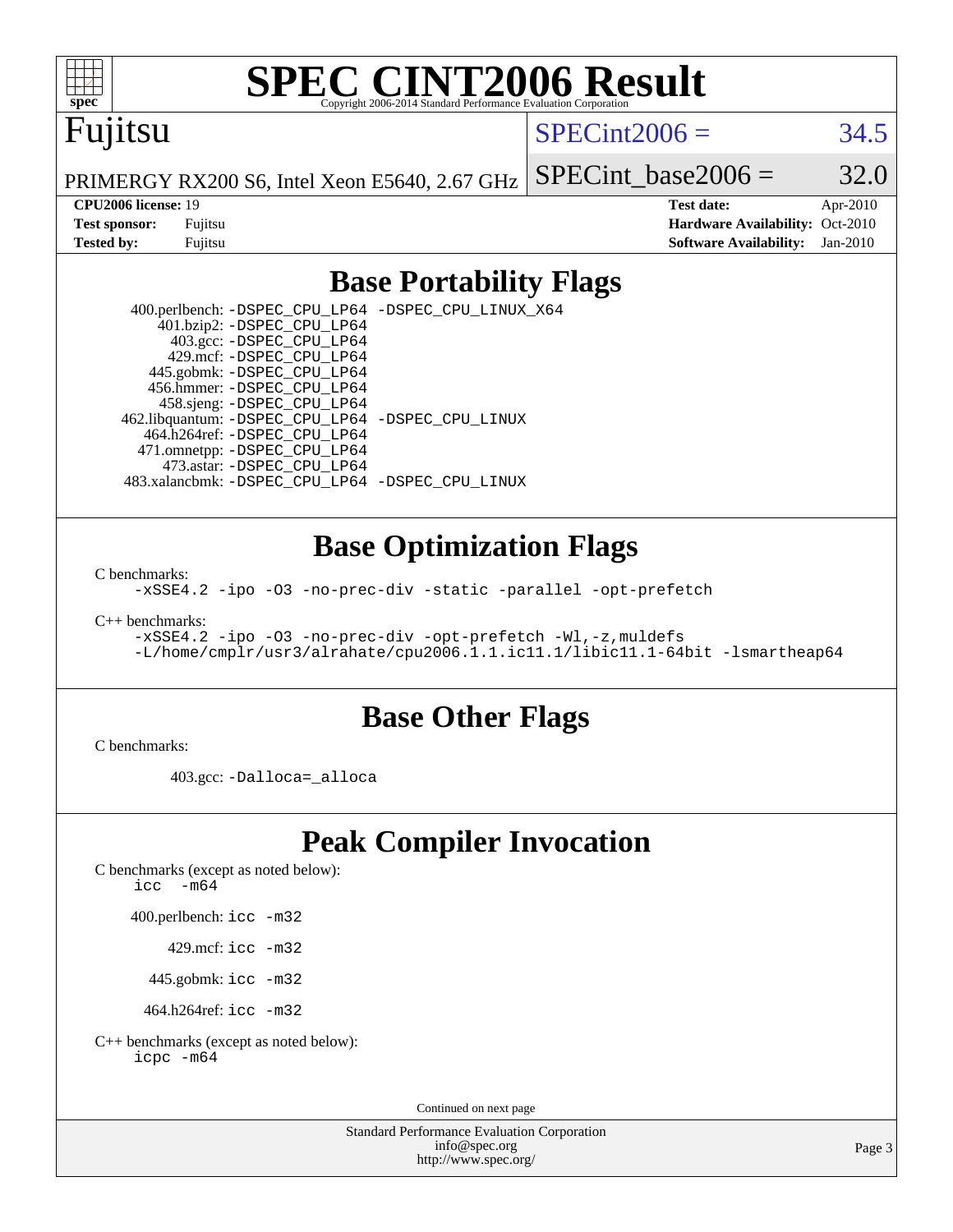

# **[SPEC CINT2006 Result](http://www.spec.org/auto/cpu2006/Docs/result-fields.html#SPECCINT2006Result)**

Fujitsu

 $SPECint2006 = 34.5$  $SPECint2006 = 34.5$ 

PRIMERGY RX200 S6, Intel Xeon E5640, 2.67 GHz SPECint base2006 =  $32.0$ 

**[CPU2006 license:](http://www.spec.org/auto/cpu2006/Docs/result-fields.html#CPU2006license)** 19 **[Test date:](http://www.spec.org/auto/cpu2006/Docs/result-fields.html#Testdate)** Apr-2010 **[Test sponsor:](http://www.spec.org/auto/cpu2006/Docs/result-fields.html#Testsponsor)** Fujitsu **[Hardware Availability:](http://www.spec.org/auto/cpu2006/Docs/result-fields.html#HardwareAvailability)** Oct-2010 **[Tested by:](http://www.spec.org/auto/cpu2006/Docs/result-fields.html#Testedby)** Fujitsu **[Software Availability:](http://www.spec.org/auto/cpu2006/Docs/result-fields.html#SoftwareAvailability)** Jan-2010

# **[Peak Compiler Invocation \(Continued\)](http://www.spec.org/auto/cpu2006/Docs/result-fields.html#PeakCompilerInvocation)**

471.omnetpp: [icpc -m32](http://www.spec.org/cpu2006/results/res2010q3/cpu2006-20100706-12316.flags.html#user_peakCXXLD471_omnetpp_intel_icpc_32bit_4e5a5ef1a53fd332b3c49e69c3330699)

#### **[Peak Portability Flags](http://www.spec.org/auto/cpu2006/Docs/result-fields.html#PeakPortabilityFlags)**

400.perlbench: [-DSPEC\\_CPU\\_LINUX\\_IA32](http://www.spec.org/cpu2006/results/res2010q3/cpu2006-20100706-12316.flags.html#b400.perlbench_peakCPORTABILITY_DSPEC_CPU_LINUX_IA32)

 401.bzip2: [-DSPEC\\_CPU\\_LP64](http://www.spec.org/cpu2006/results/res2010q3/cpu2006-20100706-12316.flags.html#suite_peakPORTABILITY401_bzip2_DSPEC_CPU_LP64) 403.gcc: [-DSPEC\\_CPU\\_LP64](http://www.spec.org/cpu2006/results/res2010q3/cpu2006-20100706-12316.flags.html#suite_peakPORTABILITY403_gcc_DSPEC_CPU_LP64) 456.hmmer: [-DSPEC\\_CPU\\_LP64](http://www.spec.org/cpu2006/results/res2010q3/cpu2006-20100706-12316.flags.html#suite_peakPORTABILITY456_hmmer_DSPEC_CPU_LP64) 458.sjeng: [-DSPEC\\_CPU\\_LP64](http://www.spec.org/cpu2006/results/res2010q3/cpu2006-20100706-12316.flags.html#suite_peakPORTABILITY458_sjeng_DSPEC_CPU_LP64) 462.libquantum: [-DSPEC\\_CPU\\_LP64](http://www.spec.org/cpu2006/results/res2010q3/cpu2006-20100706-12316.flags.html#suite_peakPORTABILITY462_libquantum_DSPEC_CPU_LP64) [-DSPEC\\_CPU\\_LINUX](http://www.spec.org/cpu2006/results/res2010q3/cpu2006-20100706-12316.flags.html#b462.libquantum_peakCPORTABILITY_DSPEC_CPU_LINUX) 473.astar: [-DSPEC\\_CPU\\_LP64](http://www.spec.org/cpu2006/results/res2010q3/cpu2006-20100706-12316.flags.html#suite_peakPORTABILITY473_astar_DSPEC_CPU_LP64) 483.xalancbmk: [-DSPEC\\_CPU\\_LP64](http://www.spec.org/cpu2006/results/res2010q3/cpu2006-20100706-12316.flags.html#suite_peakPORTABILITY483_xalancbmk_DSPEC_CPU_LP64) [-DSPEC\\_CPU\\_LINUX](http://www.spec.org/cpu2006/results/res2010q3/cpu2006-20100706-12316.flags.html#b483.xalancbmk_peakCXXPORTABILITY_DSPEC_CPU_LINUX)

## **[Peak Optimization Flags](http://www.spec.org/auto/cpu2006/Docs/result-fields.html#PeakOptimizationFlags)**

[C benchmarks](http://www.spec.org/auto/cpu2006/Docs/result-fields.html#Cbenchmarks):

 400.perlbench: [-xSSE4.2](http://www.spec.org/cpu2006/results/res2010q3/cpu2006-20100706-12316.flags.html#user_peakPASS2_CFLAGSPASS2_LDCFLAGS400_perlbench_f-xSSE42_f91528193cf0b216347adb8b939d4107)(pass 2) [-prof-gen](http://www.spec.org/cpu2006/results/res2010q3/cpu2006-20100706-12316.flags.html#user_peakPASS1_CFLAGSPASS1_LDCFLAGS400_perlbench_prof_gen_e43856698f6ca7b7e442dfd80e94a8fc)(pass 1) [-ipo](http://www.spec.org/cpu2006/results/res2010q3/cpu2006-20100706-12316.flags.html#user_peakPASS2_CFLAGSPASS2_LDCFLAGS400_perlbench_f-ipo)(pass 2) [-O3](http://www.spec.org/cpu2006/results/res2010q3/cpu2006-20100706-12316.flags.html#user_peakPASS2_CFLAGSPASS2_LDCFLAGS400_perlbench_f-O3)(pass 2) [-no-prec-div](http://www.spec.org/cpu2006/results/res2010q3/cpu2006-20100706-12316.flags.html#user_peakPASS2_CFLAGSPASS2_LDCFLAGS400_perlbench_f-no-prec-div)(pass 2) [-static](http://www.spec.org/cpu2006/results/res2010q3/cpu2006-20100706-12316.flags.html#user_peakPASS2_CFLAGSPASS2_LDCFLAGS400_perlbench_f-static)(pass 2) [-prof-use](http://www.spec.org/cpu2006/results/res2010q3/cpu2006-20100706-12316.flags.html#user_peakPASS2_CFLAGSPASS2_LDCFLAGS400_perlbench_prof_use_bccf7792157ff70d64e32fe3e1250b55)(pass 2) [-ansi-alias](http://www.spec.org/cpu2006/results/res2010q3/cpu2006-20100706-12316.flags.html#user_peakCOPTIMIZE400_perlbench_f-ansi-alias) [-opt-prefetch](http://www.spec.org/cpu2006/results/res2010q3/cpu2006-20100706-12316.flags.html#user_peakCOPTIMIZE400_perlbench_f-opt-prefetch) 401.bzip2: [-xSSE4.2](http://www.spec.org/cpu2006/results/res2010q3/cpu2006-20100706-12316.flags.html#user_peakPASS2_CFLAGSPASS2_LDCFLAGS401_bzip2_f-xSSE42_f91528193cf0b216347adb8b939d4107)(pass 2) [-prof-gen](http://www.spec.org/cpu2006/results/res2010q3/cpu2006-20100706-12316.flags.html#user_peakPASS1_CFLAGSPASS1_LDCFLAGS401_bzip2_prof_gen_e43856698f6ca7b7e442dfd80e94a8fc)(pass 1) [-ipo](http://www.spec.org/cpu2006/results/res2010q3/cpu2006-20100706-12316.flags.html#user_peakPASS2_CFLAGSPASS2_LDCFLAGS401_bzip2_f-ipo)(pass 2) [-O3](http://www.spec.org/cpu2006/results/res2010q3/cpu2006-20100706-12316.flags.html#user_peakPASS2_CFLAGSPASS2_LDCFLAGS401_bzip2_f-O3)(pass 2) [-no-prec-div](http://www.spec.org/cpu2006/results/res2010q3/cpu2006-20100706-12316.flags.html#user_peakCOPTIMIZEPASS2_CFLAGSPASS2_LDCFLAGS401_bzip2_f-no-prec-div) [-static](http://www.spec.org/cpu2006/results/res2010q3/cpu2006-20100706-12316.flags.html#user_peakPASS2_CFLAGSPASS2_LDCFLAGS401_bzip2_f-static)(pass 2) [-prof-use](http://www.spec.org/cpu2006/results/res2010q3/cpu2006-20100706-12316.flags.html#user_peakPASS2_CFLAGSPASS2_LDCFLAGS401_bzip2_prof_use_bccf7792157ff70d64e32fe3e1250b55)(pass 2) [-auto-ilp32](http://www.spec.org/cpu2006/results/res2010q3/cpu2006-20100706-12316.flags.html#user_peakCOPTIMIZE401_bzip2_f-auto-ilp32) [-opt-prefetch](http://www.spec.org/cpu2006/results/res2010q3/cpu2006-20100706-12316.flags.html#user_peakCOPTIMIZE401_bzip2_f-opt-prefetch) [-ansi-alias](http://www.spec.org/cpu2006/results/res2010q3/cpu2006-20100706-12316.flags.html#user_peakCOPTIMIZE401_bzip2_f-ansi-alias) 403.gcc: [-xSSE4.2](http://www.spec.org/cpu2006/results/res2010q3/cpu2006-20100706-12316.flags.html#user_peakCOPTIMIZE403_gcc_f-xSSE42_f91528193cf0b216347adb8b939d4107) [-ipo](http://www.spec.org/cpu2006/results/res2010q3/cpu2006-20100706-12316.flags.html#user_peakCOPTIMIZE403_gcc_f-ipo) [-O3](http://www.spec.org/cpu2006/results/res2010q3/cpu2006-20100706-12316.flags.html#user_peakCOPTIMIZE403_gcc_f-O3) [-no-prec-div](http://www.spec.org/cpu2006/results/res2010q3/cpu2006-20100706-12316.flags.html#user_peakCOPTIMIZE403_gcc_f-no-prec-div) [-static](http://www.spec.org/cpu2006/results/res2010q3/cpu2006-20100706-12316.flags.html#user_peakCOPTIMIZE403_gcc_f-static) [-inline-calloc](http://www.spec.org/cpu2006/results/res2010q3/cpu2006-20100706-12316.flags.html#user_peakCOPTIMIZE403_gcc_f-inline-calloc) [-opt-malloc-options=3](http://www.spec.org/cpu2006/results/res2010q3/cpu2006-20100706-12316.flags.html#user_peakCOPTIMIZE403_gcc_f-opt-malloc-options_13ab9b803cf986b4ee62f0a5998c2238) [-auto-ilp32](http://www.spec.org/cpu2006/results/res2010q3/cpu2006-20100706-12316.flags.html#user_peakCOPTIMIZE403_gcc_f-auto-ilp32) 429.mcf: [-xSSE4.2](http://www.spec.org/cpu2006/results/res2010q3/cpu2006-20100706-12316.flags.html#user_peakCOPTIMIZE429_mcf_f-xSSE42_f91528193cf0b216347adb8b939d4107) [-ipo](http://www.spec.org/cpu2006/results/res2010q3/cpu2006-20100706-12316.flags.html#user_peakCOPTIMIZE429_mcf_f-ipo) [-O3](http://www.spec.org/cpu2006/results/res2010q3/cpu2006-20100706-12316.flags.html#user_peakCOPTIMIZE429_mcf_f-O3) [-no-prec-div](http://www.spec.org/cpu2006/results/res2010q3/cpu2006-20100706-12316.flags.html#user_peakCOPTIMIZE429_mcf_f-no-prec-div) [-static](http://www.spec.org/cpu2006/results/res2010q3/cpu2006-20100706-12316.flags.html#user_peakCOPTIMIZE429_mcf_f-static) [-opt-prefetch](http://www.spec.org/cpu2006/results/res2010q3/cpu2006-20100706-12316.flags.html#user_peakCOPTIMIZE429_mcf_f-opt-prefetch) 445.gobmk: [-xSSE4.2](http://www.spec.org/cpu2006/results/res2010q3/cpu2006-20100706-12316.flags.html#user_peakPASS2_CFLAGSPASS2_LDCFLAGS445_gobmk_f-xSSE42_f91528193cf0b216347adb8b939d4107)(pass 2) [-prof-gen](http://www.spec.org/cpu2006/results/res2010q3/cpu2006-20100706-12316.flags.html#user_peakPASS1_CFLAGSPASS1_LDCFLAGS445_gobmk_prof_gen_e43856698f6ca7b7e442dfd80e94a8fc)(pass 1) [-prof-use](http://www.spec.org/cpu2006/results/res2010q3/cpu2006-20100706-12316.flags.html#user_peakPASS2_CFLAGSPASS2_LDCFLAGS445_gobmk_prof_use_bccf7792157ff70d64e32fe3e1250b55)(pass 2) [-O2](http://www.spec.org/cpu2006/results/res2010q3/cpu2006-20100706-12316.flags.html#user_peakCOPTIMIZE445_gobmk_f-O2) [-ipo](http://www.spec.org/cpu2006/results/res2010q3/cpu2006-20100706-12316.flags.html#user_peakCOPTIMIZE445_gobmk_f-ipo) [-no-prec-div](http://www.spec.org/cpu2006/results/res2010q3/cpu2006-20100706-12316.flags.html#user_peakCOPTIMIZE445_gobmk_f-no-prec-div) [-ansi-alias](http://www.spec.org/cpu2006/results/res2010q3/cpu2006-20100706-12316.flags.html#user_peakCOPTIMIZE445_gobmk_f-ansi-alias) 456.hmmer: [-xSSE4.2](http://www.spec.org/cpu2006/results/res2010q3/cpu2006-20100706-12316.flags.html#user_peakCOPTIMIZE456_hmmer_f-xSSE42_f91528193cf0b216347adb8b939d4107) [-ipo](http://www.spec.org/cpu2006/results/res2010q3/cpu2006-20100706-12316.flags.html#user_peakCOPTIMIZE456_hmmer_f-ipo) [-O3](http://www.spec.org/cpu2006/results/res2010q3/cpu2006-20100706-12316.flags.html#user_peakCOPTIMIZE456_hmmer_f-O3) [-no-prec-div](http://www.spec.org/cpu2006/results/res2010q3/cpu2006-20100706-12316.flags.html#user_peakCOPTIMIZE456_hmmer_f-no-prec-div) [-static](http://www.spec.org/cpu2006/results/res2010q3/cpu2006-20100706-12316.flags.html#user_peakCOPTIMIZE456_hmmer_f-static) [-unroll2](http://www.spec.org/cpu2006/results/res2010q3/cpu2006-20100706-12316.flags.html#user_peakCOPTIMIZE456_hmmer_f-unroll_784dae83bebfb236979b41d2422d7ec2) [-ansi-alias](http://www.spec.org/cpu2006/results/res2010q3/cpu2006-20100706-12316.flags.html#user_peakCOPTIMIZE456_hmmer_f-ansi-alias) [-auto-ilp32](http://www.spec.org/cpu2006/results/res2010q3/cpu2006-20100706-12316.flags.html#user_peakCOPTIMIZE456_hmmer_f-auto-ilp32) 458.sjeng: [-xSSE4.2](http://www.spec.org/cpu2006/results/res2010q3/cpu2006-20100706-12316.flags.html#user_peakPASS2_CFLAGSPASS2_LDCFLAGS458_sjeng_f-xSSE42_f91528193cf0b216347adb8b939d4107)(pass 2) [-prof-gen](http://www.spec.org/cpu2006/results/res2010q3/cpu2006-20100706-12316.flags.html#user_peakPASS1_CFLAGSPASS1_LDCFLAGS458_sjeng_prof_gen_e43856698f6ca7b7e442dfd80e94a8fc)(pass 1) [-ipo](http://www.spec.org/cpu2006/results/res2010q3/cpu2006-20100706-12316.flags.html#user_peakPASS2_CFLAGSPASS2_LDCFLAGS458_sjeng_f-ipo)(pass 2) [-O3](http://www.spec.org/cpu2006/results/res2010q3/cpu2006-20100706-12316.flags.html#user_peakPASS2_CFLAGSPASS2_LDCFLAGS458_sjeng_f-O3)(pass 2) [-no-prec-div](http://www.spec.org/cpu2006/results/res2010q3/cpu2006-20100706-12316.flags.html#user_peakPASS2_CFLAGSPASS2_LDCFLAGS458_sjeng_f-no-prec-div)(pass 2) [-static](http://www.spec.org/cpu2006/results/res2010q3/cpu2006-20100706-12316.flags.html#user_peakPASS2_CFLAGSPASS2_LDCFLAGS458_sjeng_f-static)(pass 2) [-prof-use](http://www.spec.org/cpu2006/results/res2010q3/cpu2006-20100706-12316.flags.html#user_peakPASS2_CFLAGSPASS2_LDCFLAGS458_sjeng_prof_use_bccf7792157ff70d64e32fe3e1250b55)(pass 2) [-unroll4](http://www.spec.org/cpu2006/results/res2010q3/cpu2006-20100706-12316.flags.html#user_peakCOPTIMIZE458_sjeng_f-unroll_4e5e4ed65b7fd20bdcd365bec371b81f) 462.libquantum: basepeak = yes 464.h264ref: [-xSSE4.2](http://www.spec.org/cpu2006/results/res2010q3/cpu2006-20100706-12316.flags.html#user_peakPASS2_CFLAGSPASS2_LDCFLAGS464_h264ref_f-xSSE42_f91528193cf0b216347adb8b939d4107)(pass 2) [-prof-gen](http://www.spec.org/cpu2006/results/res2010q3/cpu2006-20100706-12316.flags.html#user_peakPASS1_CFLAGSPASS1_LDCFLAGS464_h264ref_prof_gen_e43856698f6ca7b7e442dfd80e94a8fc)(pass 1) [-ipo](http://www.spec.org/cpu2006/results/res2010q3/cpu2006-20100706-12316.flags.html#user_peakPASS2_CFLAGSPASS2_LDCFLAGS464_h264ref_f-ipo)(pass 2) [-O3](http://www.spec.org/cpu2006/results/res2010q3/cpu2006-20100706-12316.flags.html#user_peakPASS2_CFLAGSPASS2_LDCFLAGS464_h264ref_f-O3)(pass 2) [-no-prec-div](http://www.spec.org/cpu2006/results/res2010q3/cpu2006-20100706-12316.flags.html#user_peakPASS2_CFLAGSPASS2_LDCFLAGS464_h264ref_f-no-prec-div)(pass 2) [-static](http://www.spec.org/cpu2006/results/res2010q3/cpu2006-20100706-12316.flags.html#user_peakPASS2_CFLAGSPASS2_LDCFLAGS464_h264ref_f-static)(pass 2) [-prof-use](http://www.spec.org/cpu2006/results/res2010q3/cpu2006-20100706-12316.flags.html#user_peakPASS2_CFLAGSPASS2_LDCFLAGS464_h264ref_prof_use_bccf7792157ff70d64e32fe3e1250b55)(pass 2) [-unroll2](http://www.spec.org/cpu2006/results/res2010q3/cpu2006-20100706-12316.flags.html#user_peakCOPTIMIZE464_h264ref_f-unroll_784dae83bebfb236979b41d2422d7ec2) [-ansi-alias](http://www.spec.org/cpu2006/results/res2010q3/cpu2006-20100706-12316.flags.html#user_peakCOPTIMIZE464_h264ref_f-ansi-alias)

Continued on next page

Standard Performance Evaluation Corporation [info@spec.org](mailto:info@spec.org) <http://www.spec.org/>